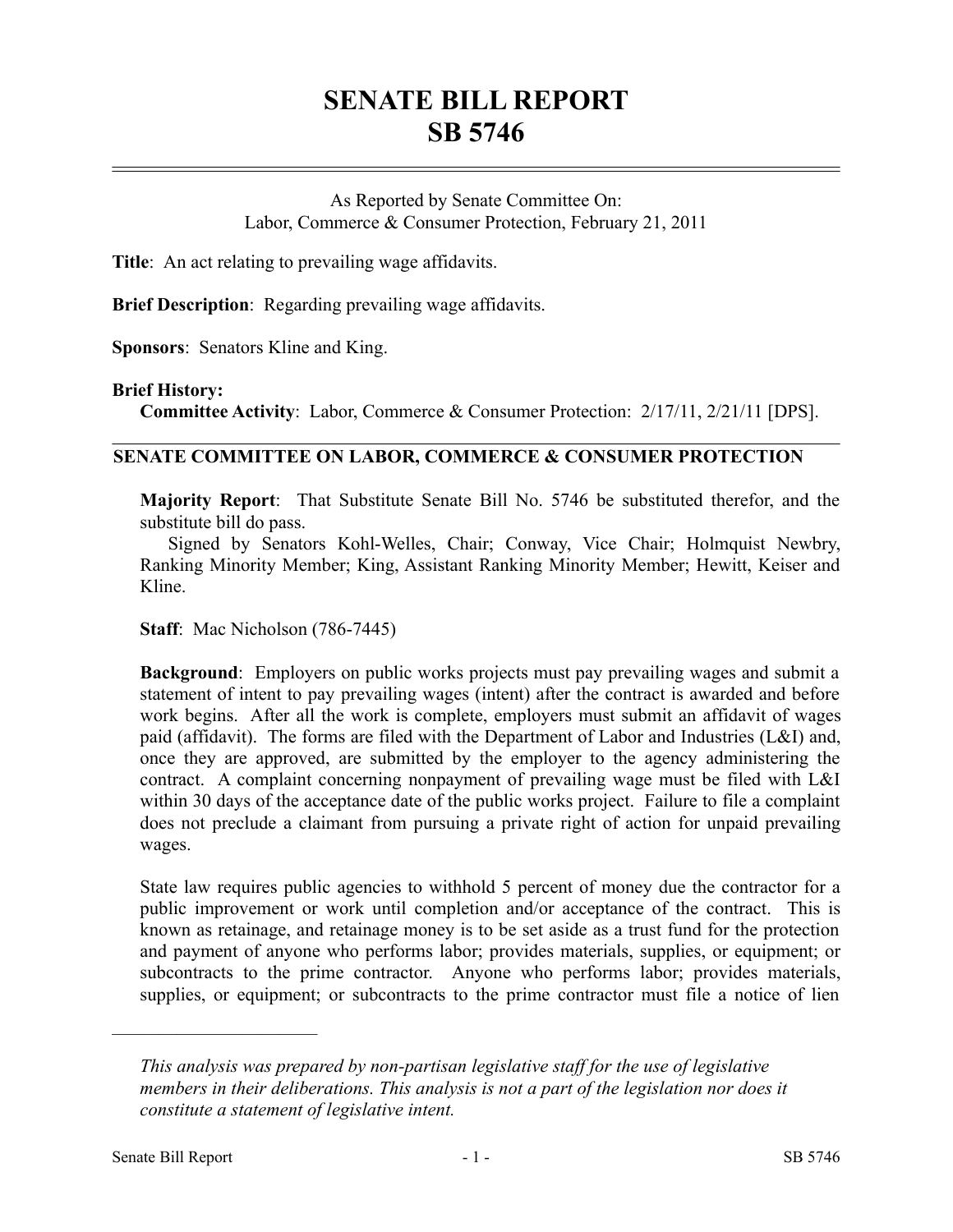against retainage within 45 days of the completion of all contract work. After completion of all contract work, the contractor may request that the public agency release the retainage. The agency is to release these funds within 60 days of this request.

The public agency administering the contract may not release final retainage until all contractors have submitted an affidavit form that has been certified by the industrial statistician at L&I.

**Summary of Bill**: The bill as referred to committee not considered.

**Summary of Bill (Recommended Substitute)**: A contractor or subcontractor may file an intent or affidavit on behalf of a subcontractor who performed work on the project but failed to submit the forms. Intents and affidavits can only be filed on behalf of another subcontractor when the contractor or subcontractor filing the forms had a contractual relationship for the project, and the subcontractor ceased operations or failed to file as required. Intents and affidavits cannot be accepted sooner than 31 days after acceptance of the public works project. The contractor filing on behalf of a subcontractor accepts responsibility for payment of unpaid prevailing wages on the project.

Intentionally filing a false affidavit on behalf of another subcontractor subjects the filer to a civil fine of \$500.

**EFFECT OF CHANGES MADE BY LABOR, COMMERCE & CONSUMER PROTECTION COMMITTEE (Recommended Substitute as Passed Committee)**: The substitute adds a statutory citation.

**Appropriation**: None.

**Fiscal Note**: Not requested.

## **Committee/Commission/Task Force Created**: No.

**Effective Date**: Ninety days after adjournment of session in which bill is passed.

**Staff Summary of Public Testimony on Proposed Substitute as Heard in Committee**: PRO: There is one statute reference that should be corrected. This bill puts in statute that somebody is responsible for the payment of workers wages. The bill also allows release of retainage, which will help contractors. This legislation corrects a catch-22 that currently exists. One contractor who doesn't file the affidavits can hold up retainage for every contractor. Filing on behalf of another can't happen until the claim window for wages has closed. There are protections in the legislation for subcontractors.

CON: The bill is unacceptable. General contractors could put provisions in their contracts to enforce intent and affidavit requirements. Contractors who don't file intents do so because they have a trick up their sleeves. This bill is a way to get around laws so contractors can cheat the system. Some teeth should be put into the legislation.